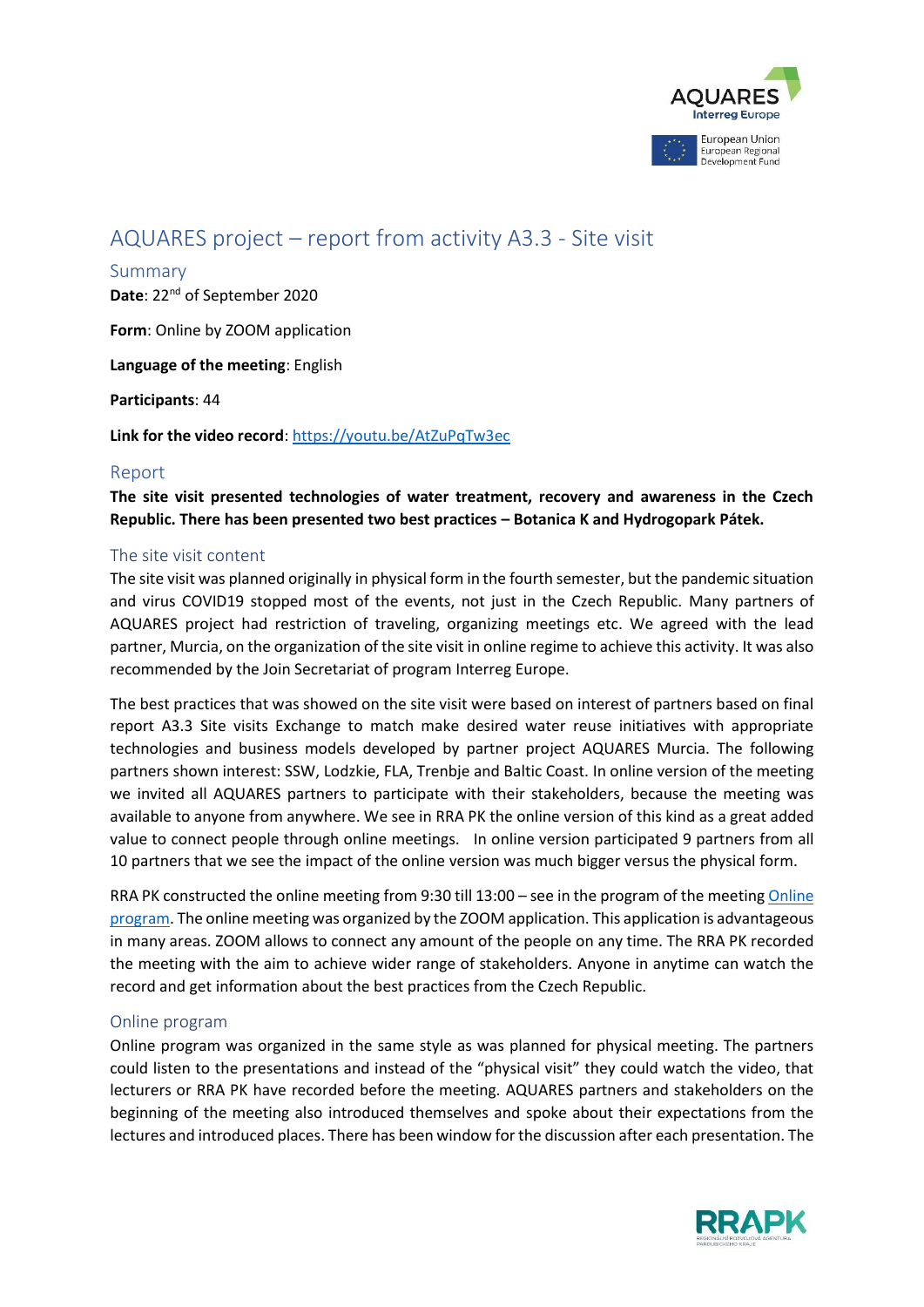

discussion ran through the chat and moderator from the RRA PK red the questions and try to approximate the question and its meaning.

#### *Online program*

| $9:20 - 9:30$   | Connection                                                                    |  |  |
|-----------------|-------------------------------------------------------------------------------|--|--|
|                 | connection window for all participants                                        |  |  |
| $9:30 - 10:00$  | <b>Introduction</b>                                                           |  |  |
|                 | opening speech – project AQUARES and program of the online study visit        |  |  |
|                 | presenting by RRA PK Lucie Balcarová                                          |  |  |
|                 | introduction of all participants – AQUARES partners and stakeholders          |  |  |
| $10:00 - 11:00$ | <b>Botanica K</b>                                                             |  |  |
|                 | grey water system, outdoor system, discussion                                 |  |  |
|                 | presenting by SKANSKA green business manager Eva Neudertová and senior        |  |  |
|                 | manager and project developer Petr Dušta, Zdeněk Petrů – director of the      |  |  |
|                 | company Koncept Ekotech                                                       |  |  |
| $11:00 - 11:20$ | <b>Break</b>                                                                  |  |  |
|                 | short coffee at your office                                                   |  |  |
| $11:20 - 12:20$ | Hydrogeopark Pátek                                                            |  |  |
|                 | education centre of Hydrogeopark                                              |  |  |
|                 | presenting by manager Jiří Mikeš                                              |  |  |
| $12:20 - 12:40$ | Conclusion                                                                    |  |  |
|                 | all partners – discussion, collection of the feedback, the end of the meeting |  |  |

# Practices that has been seen

#### *Botanica K*

The practice describes the system of grey waste water management in apartment building. SKANSKA company is thinking about future and ways how to use water more efficiently in residential houses area. The company is the first who developed the residential house, where drinking water was substituted by grey waste water and they used the system for the place, where it made the most economic and ecologic sense – for flushing toilets. The project got high rating from environmental certification BREEAM and this indicates a high value of the Botanica K. The system of grey waste water management – purified bathroom water (mostly from wash basins, bathtubs and showers) is reused for flushing toilets. If there is not enough grey water from these sources, the system will supplement it with captured rain or drinking water.

#### Potential for learning or transfer

This technology and system can be adapted to all countries. Botanica K helps to the residents to reduce the consumption of drinkable water. SKANSKA company is ready to share knowledge that they got as the first company in the Czech Republic in the frame in the approval process (project, hygienic and construction). Lecturers offered to share know how with the supplier Mr. Zdeněk Petrů, director from the company "Koncept Ekotech" who supplied all technology and helped bring the project to final version with system and products.

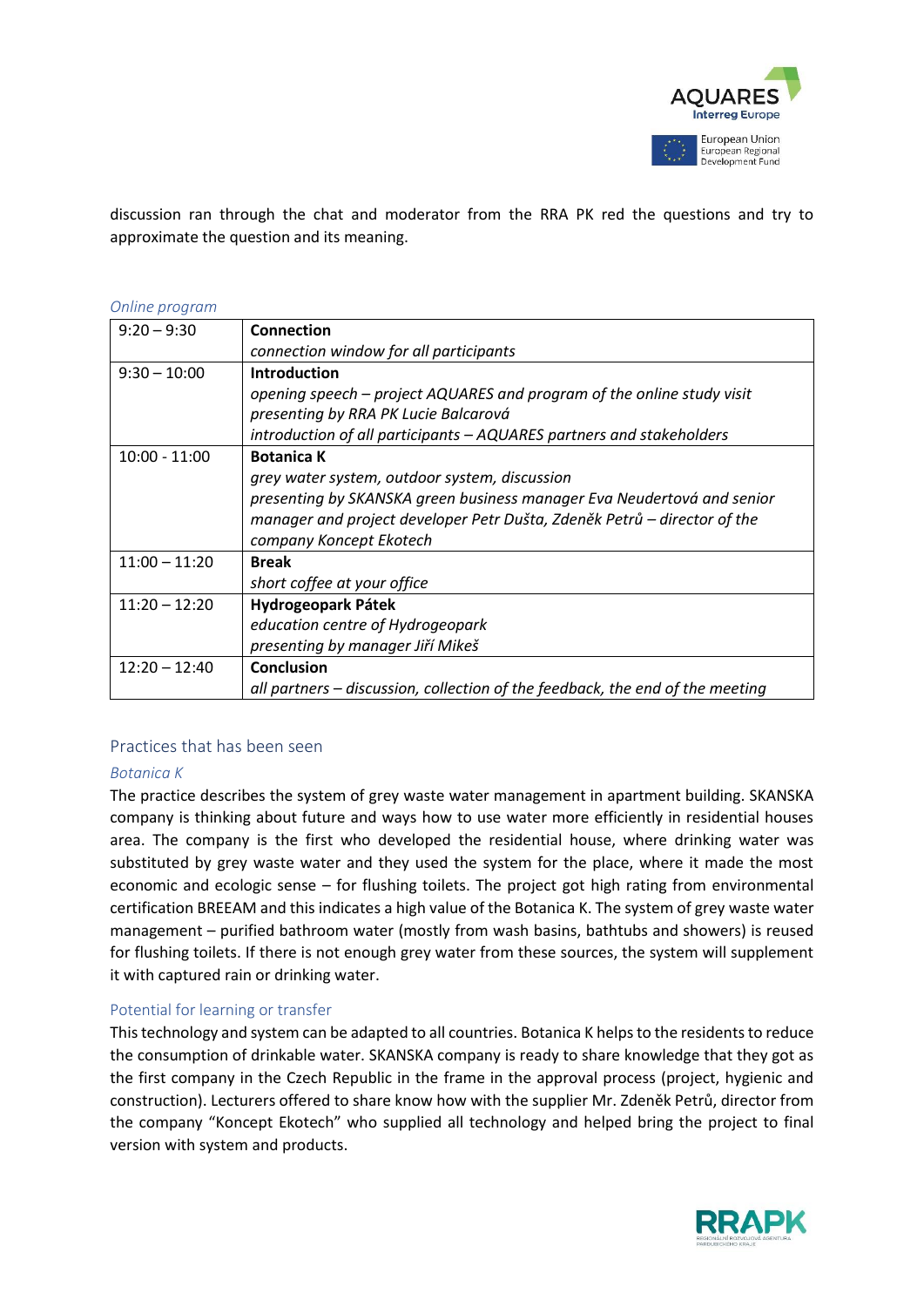

#### *Hydrogeopark Pátek*

Hydrogeopark centrum Pátek was developed to reclaim and restore contaminated groundwater, and to educate, to research and to inform students, professionals and public. There was a pollution of the soil environment and groundwater by chlorinate hydrocarbon at this locality. The site underwent several stages of surveys, risk analysis and subsequently decontamination work. The former contaminated site, which by its existence threatened not only groundwater but also surface water and was located near mineral water sources, has been successfully undergoing remediation works in recent years.

#### Potential learning or transfer

The developed awareness centrum for all kinds of visitors – professionals and non-professionals. It was challenge, how to treat the groundwater from pollutants, how to connect people with the project and how to develop centrum for testing applications, realize research, development, education etc. The lecturers bring closer the plans with Hydrogeopark, its impact for the visitors and education.

### Conclusion

The site visit reflected good practice in the Czech Republic. The Botanica K and Hydrogeopark Pátek are examples of good practice that AQUARES partners can apply in regions. As was mentioned in online meeting, lecturers are open to share their knowledge in partners projects and ready to help with project or realization. Lecturers are also very open to be informed about the process in partners region and about relevant knowledge about water reuse technologies.

#### Pictures

Printscreens from the meeting.









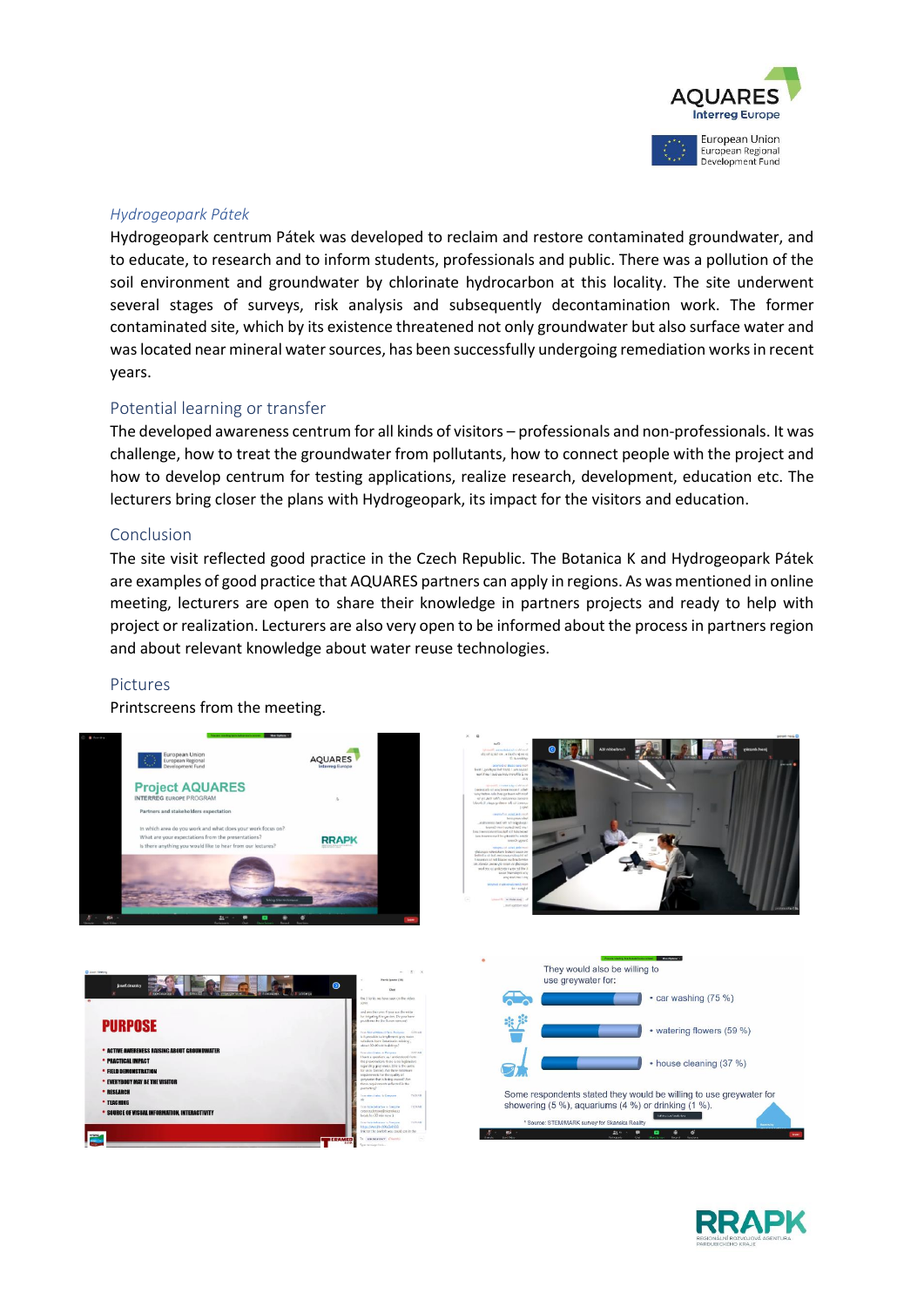

# List of attendance

organize online by application ZOOM on 22<sup>nd</sup> of September 2020

| No.            | Partner       | <b>Name and Surname</b> | Organization                                            | Email                        | Participation |
|----------------|---------------|-------------------------|---------------------------------------------------------|------------------------------|---------------|
| $\mathbf{1}$   | Trebnje       | Sara Uhan               | Municipality of Trebnje                                 | sara.uhan@trebnje.si         | online        |
| $\overline{2}$ | Trebnje       | Tajan Trobec            | University of Ljubljana, Faculty of Arts, Department of | tajan.trobec@ff.uni-lj.si    | online        |
|                |               |                         | Geography                                               |                              |               |
| 3              | Trebnje       | Peter Suhadolnik        | Institute for Water of the Republic of Slovenia         | peter.suhadolnik@izvrs.si    | online        |
| 4              | Trebnje       | Vane Urh                | Regional development agency Novo mesto                  | vane.urh@rc-nm.si            | online        |
| 5              | <b>RRA PK</b> | Lucie Balcarová         | The Regional and Development agency of the Pardubice    | lucie.balcarova@rrapk.cz     | online        |
|                |               |                         | region                                                  |                              |               |
| 6              | <b>RRA PK</b> | Jan Gregor              | The Regional and Development agency of the Pardubice    | Jan.gregor@rrapk.cz          | online        |
|                |               |                         | region                                                  |                              |               |
| $\overline{7}$ | <b>RRA PK</b> | Josef Drazsky           | The Regional and Development agency of the Pardubice    | Josef.drazsky@rrapk.cz       | online        |
|                |               |                         | region                                                  |                              |               |
| 8              | <b>RRA PK</b> | Eva Nedertová           | Skanska reality - green business manager Lecturer       | Eva.neudertova@skanska.cz    | online        |
| 9              | <b>RRA PK</b> | Petr Dušta              | Skanska reality - senior manager and project            | XX                           | online        |
|                |               |                         | developer - Lecturer                                    |                              |               |
| 10             | <b>RRA PK</b> | Zdeněk Petrů            | Company Koncept Ekotech - owner - Lecturer              | XX                           | online        |
| 11             | <b>RRA PK</b> | Kristina Lhotská        | Teramed company - Lecturer                              | Ihotska@teramed.cz           | online        |
| 12             | <b>RRA PK</b> | Jiří Mikeš              | Teramed company - Lecturer                              | mikes@teramed.cz             | online        |
| 13             | <b>OOWV</b>   | Silke Mollenhauer       | <b>OOWV</b>                                             | mollenahueer@oowv.de         | online        |
| 14             | <b>FLA</b>    | Sara Zanini             | <b>FLA</b>                                              | sarazaninifloriana@gmail.com | online        |
| 15             | <b>FLA</b>    | Mita Lapi               | <b>FLA</b>                                              | mita.lapi@flanet.org         | online        |
| 16             | <b>FLA</b>    | Lorenzo Cozzi           | <b>FLA</b>                                              | lorenzo.cozzi@flanet.org     | online        |
| 17             | <b>FLA</b>    | Giusi Rabotti           | Environmental Engineers Association - Landscape         | info@giusirabotti.it         | online        |
|                |               |                         | agronomist / phytopathologist                           |                              |               |
| 18             | SSW           | Maria Kasidoni          | Ministry of Environment and Energy                      | mariakasidoni@hotmail.com    | online        |

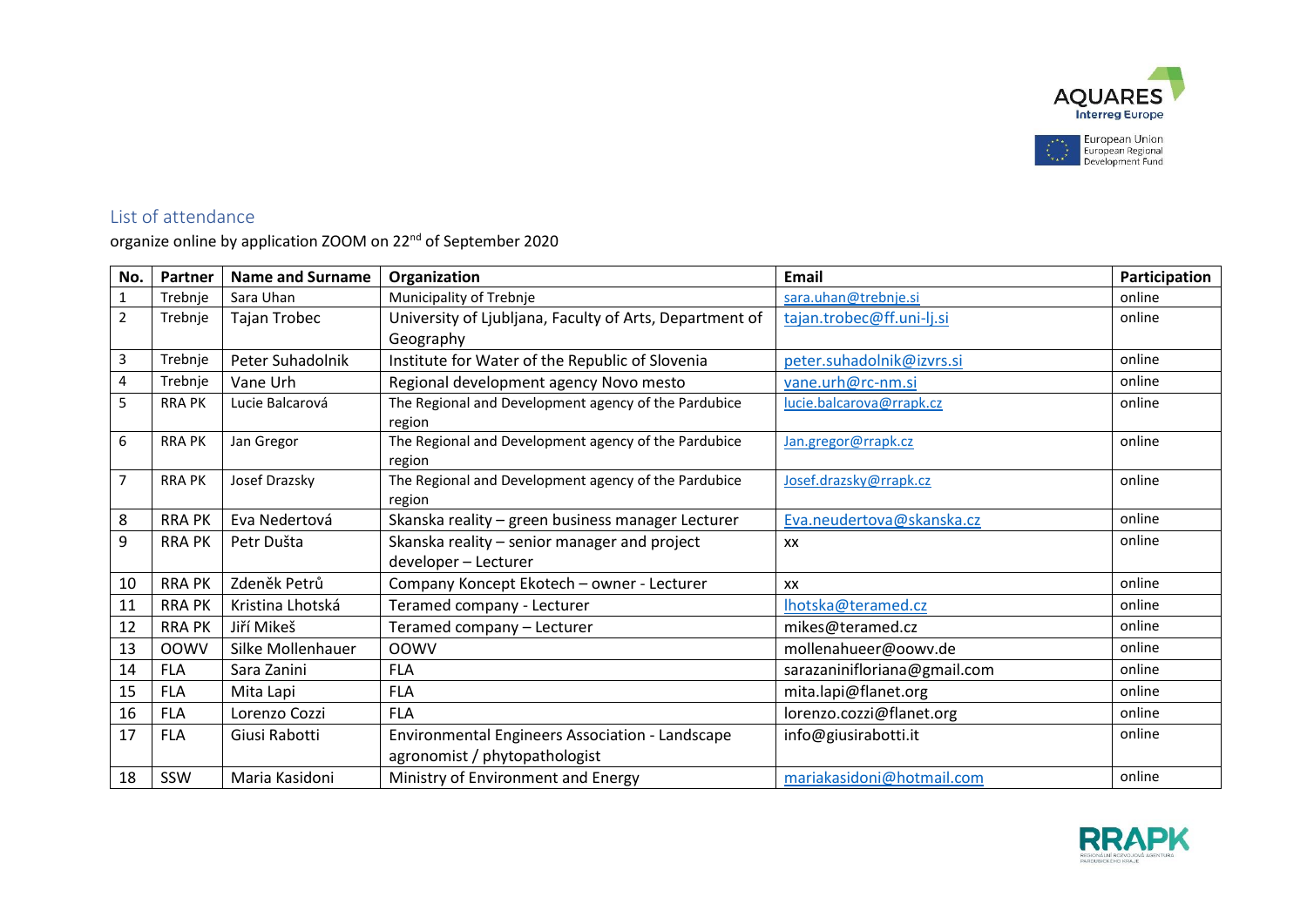

| 19 | SSW           | Eleni Liakou              | Ministry of Environment and Energy                      | e.liakou@prv.ypeka.gr              | online |
|----|---------------|---------------------------|---------------------------------------------------------|------------------------------------|--------|
| 20 | SSW           | <b>Eleftherios Sfyris</b> | the Hellenic Association of Municipal Enterprises for   | sfirisel@edeya.gr                  | online |
|    |               |                           | Water Supply and Sewerage (EDEYA)                       |                                    |        |
| 21 | SSW           | Argyris                   | the Hellenic Association of Municipal Enterprises for   | deyal1@otenet.gr                   | online |
|    |               | Papakonstantinoy          | Water Supply and Sewerage (EDEYA)                       |                                    |        |
| 22 | Lodzkie       | Paweł Jarosiewicz         | UNESCO Chair on Ecohydrology and Applied Ecology,       | pawel.jarosiewicz@biol.uni.lodz.pl | online |
|    |               |                           | University of Łódź, Topic: ecohydrology, NBS            |                                    |        |
| 23 | Lodzkie       | Michał Mikina             | Lodzkie Region                                          | michal.mikina@lodzkie.pl           | online |
| 24 | Lodzkie       | Jakub Bednarski           | Office of Spatial Planning of Lodzkie Region, Topic:    | bednarski.j@bppwl.lodzkie.pl       | online |
|    |               |                           | conducting analyses in the field of creating green      |                                    |        |
|    |               |                           | areas, blue-green infrastructure                        |                                    |        |
| 25 | Lodzkie       | Małgorzata                | Office of Spatial Planning of Lodzkie Region, Topic:    | godlewska.m@bppwl.lodzkie.pl       | online |
|    |               | Godlewska                 | conducting analyses in the field of creating green      |                                    |        |
|    |               |                           | areas, blue-green infrastructure                        |                                    |        |
| 26 | Lodzkie       | <b>Michał Grzelak</b>     | Office of Spatial Planning of Lodzkie Region, Topic:    | grzelak.michal@bppwl.lodzkie.pl    | online |
|    |               |                           | collecting data and conducting analyses in the field of |                                    |        |
|    |               |                           | water resources                                         |                                    |        |
| 27 | Lodzkie       | Marta Pabich-             | Office of Spatial Planning of Lodzkie Region:           | pabich.marta@bppwl.lodzkie.pl      | online |
|    |               | Makoska                   | Head of the Environment and Landscape Team              |                                    |        |
| 28 |               | Marcelina Jureczko        | Silesian University of Technology, Environmental        | Marcelina.Jureczko@polsl.pl        | online |
|    |               |                           | Biotechnology Department, PhD Student                   |                                    |        |
| 29 | f-IEA         | Rosario Saura             | f-IEA                                                   | <b>XXX</b>                         | online |
|    |               | Buendía                   |                                                         |                                    |        |
| 30 | f-IEA         | Ana Stelea                | f-IEA                                                   | ana.stelea@f-iea.es                | online |
| 31 | <b>Baltic</b> | Linda Grinberga           | Latvia University of Agriculture, Department of         | linda.grinberga@llu.lv             | online |
|    | Coast         |                           | <b>Environment and Water Management</b>                 |                                    |        |
| 32 | <b>Baltic</b> | Linda Fibiga              | Latvian Environment, Geology and Meteorology            | linda.fibiga@lvgmc.lv              | online |
|    | Coast         |                           | Centre                                                  |                                    |        |